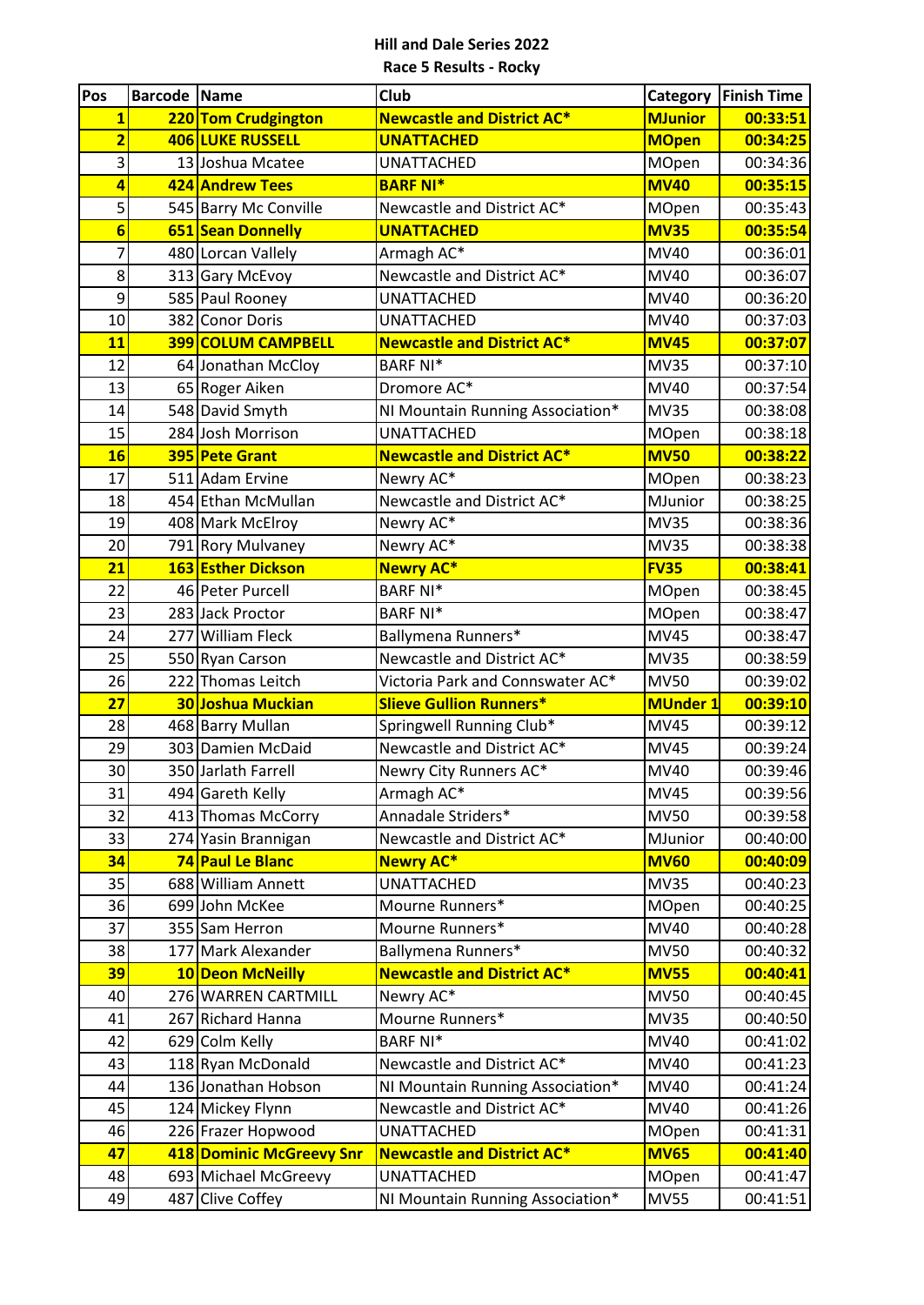| 50       | 632 Richard Mayne                        | <b>UNATTACHED</b>                         | <b>MOpen</b>   | 00:42:04             |
|----------|------------------------------------------|-------------------------------------------|----------------|----------------------|
| 51       | 795 Sarah Hanna                          | <b>Mourne Runners*</b>                    | <b>FOpen</b>   | 00:42:18             |
| 52       | 502 David Mulrooney                      | <b>BARF NI*</b>                           | MOpen          | 00:42:21             |
| 53       | 469 James Mackin                         | <b>UNATTACHED</b>                         | <b>MOpen</b>   | 00:42:24             |
| 54       | 333 Luke Tarry                           | <b>BARF NI*</b>                           | MOpen          | 00:42:37             |
| 55       | 570 Craig McCauley                       | Mourne Runners*                           | <b>MV45</b>    | 00:42:43             |
| 56       | 242 Declan Morgan                        | City of Lisburn AC*                       | MV40           | 00:42:44             |
| 57       | 301 Brendan McKenna                      | <b>UNATTACHED</b>                         | MOpen          | 00:42:50             |
| 58       | 304 Patrick McDaid                       | Newcastle and District AC*                | MJunior        | 00:42:54             |
| 59       | 534 Pol O Murchu                         | IMRA*                                     | MV40           | 00:42:55             |
| 60       | 84 Andrew McParland                      | <b>BARF NI*</b>                           | <b>MV35</b>    | 00:42:57             |
| 61       | 122 Diane Wilson                         | <b>Dromore AC*</b>                        | <b>FV50</b>    | 00:43:02             |
| 62       | 106 Peter McEvoy                         | Mourne Runners*                           | <b>MV35</b>    | 00:43:11             |
| 63       | 649 Luc Bonnargent                       | <b>UNATTACHED</b>                         | MOpen          | 00:43:13             |
| 64       | 455 Martin McMullan                      | Newcastle and District AC*                | <b>MV45</b>    | 00:43:23             |
| 65       | 671 CAMRON BURNS                         | <b>UNATTACHED</b>                         | <b>MV55</b>    | 00:43:39             |
| 66       | 535 Stuart Martin                        | <b>UNATTACHED</b>                         | <b>MV40</b>    | 00:43:53             |
| 67       | 700 Max Carnson                          | <b>UNATTACHED</b>                         | <b>MV40</b>    | 00:44:07             |
| 68       | 638 Owen McMurray                        | <b>UNATTACHED</b>                         | MOpen          | 00:44:16             |
| 69       | 231 David Graham                         | <b>UNATTACHED</b>                         | <b>MV50</b>    | 00:44:20             |
| 70       | 394 James Millar                         | Mourne Runners*                           | MOpen          | 00:44:33             |
| 71       | 209 Gerry Kingston                       | Newcastle and District AC*                | <b>MV55</b>    | 00:44:45             |
| 72       | 573 Jack McKeer                          | <b>UNATTACHED</b>                         | MOpen          | 00:44:48             |
| 73       | 615 Hazel Sutherland                     | <b>UNATTACHED</b>                         | <b>FV55</b>    | 00:44:51             |
| 74       | 247 Stevie Rice                          | Newcastle and District AC*                | <b>MV50</b>    | 00:44:57             |
| 75       | 321 Graham Hill                          | Ballydrain Harriers*                      | <b>MV50</b>    | 00:45:06             |
| 76       | 232 Andrew Topping                       | East Coast AC*                            | <b>MV55</b>    | 00:45:08             |
| 77       | 63 Pearse Brogan                         | Newcastle and District AC*                | MOpen          | 00:45:15             |
| 78       | 478 Colm Murtagh                         | Newcastle and District AC*                | MV40           | 00:45:33             |
| 79       | 432 Duncan Millar                        | Ballymena Runners*                        | <b>MV45</b>    | 00:45:42             |
| 80       | 190 Sam McNeilly                         | Newcastle and District AC*                | FOpen          | 00:45:44             |
| 81       | 240 Michael Cultra<br>420 Thomas Parkins | <b>UNATTACHED</b>                         | <b>MV45</b>    | 00:45:46             |
| 82       | 470 ian rainey                           | Orangegrove AC*<br>Newry City Runners AC* | MOpen<br>MV40  | 00:45:54             |
| 83<br>84 | 643 Adam Ewart                           | <b>UNATTACHED</b>                         | MJunior        | 00:45:56<br>00:46:04 |
| 85       | 422 Amanda Perry                         | <b>Ballydrain Harriers*</b>               | <b>FV50</b>    | 00:46:08             |
| 86       | 229 Ciara Savage                         | <b>Newcastle and District AC*</b>         | <b>FJunior</b> | 00:46:20             |
| 87       | 926 Martin Coughlan                      | <b>UNATTACHED</b>                         | <b>MV50</b>    | 00:46:24             |
| 88       | 142 Bryan Magee                          | Larne AC*                                 | <b>MV50</b>    | 00:46:26             |
| 89       | 285 Cameron Brush                        | <b>UNATTACHED</b>                         | MOpen          | 00:47:01             |
| 90       | 689 Paul Moore                           | <b>BARF NI*</b>                           | MV40           | 00:47:05             |
| 91       | 512 Sarah Quinn                          | Newry AC*                                 | FOpen          | 00:47:11             |
| 92       | 429 Seamus Hughes                        | 1ZERO1*                                   | <b>MV50</b>    | 00:47:14             |
| 93       | 696 Gerard MATTHEWS                      | <b>UNATTACHED</b>                         | MOpen          | 00:47:19             |
| 94       | 421 catherine mcintosh                   | <b>Newcastle and District AC*</b>         | <b>FV45</b>    | 00:47:20             |
| 95       | 192 Alexa James                          | Annadale Striders*                        | FOpen          | 00:47:21             |
| 96       | 415 Owen Brady                           | Newcastle and District AC*                | MV40           | 00:47:26             |
| 97       | 156 Peter Taylor                         | Dromore AC*                               | <b>MV55</b>    | 00:47:35             |
| 98       | 446 Lorcan Daly                          | Newry City Runners AC*                    | MOpen          | 00:47:46             |
| 99       | 182 Hugh Suffern                         | Dromore AC*                               | MV60           | 00:47:48             |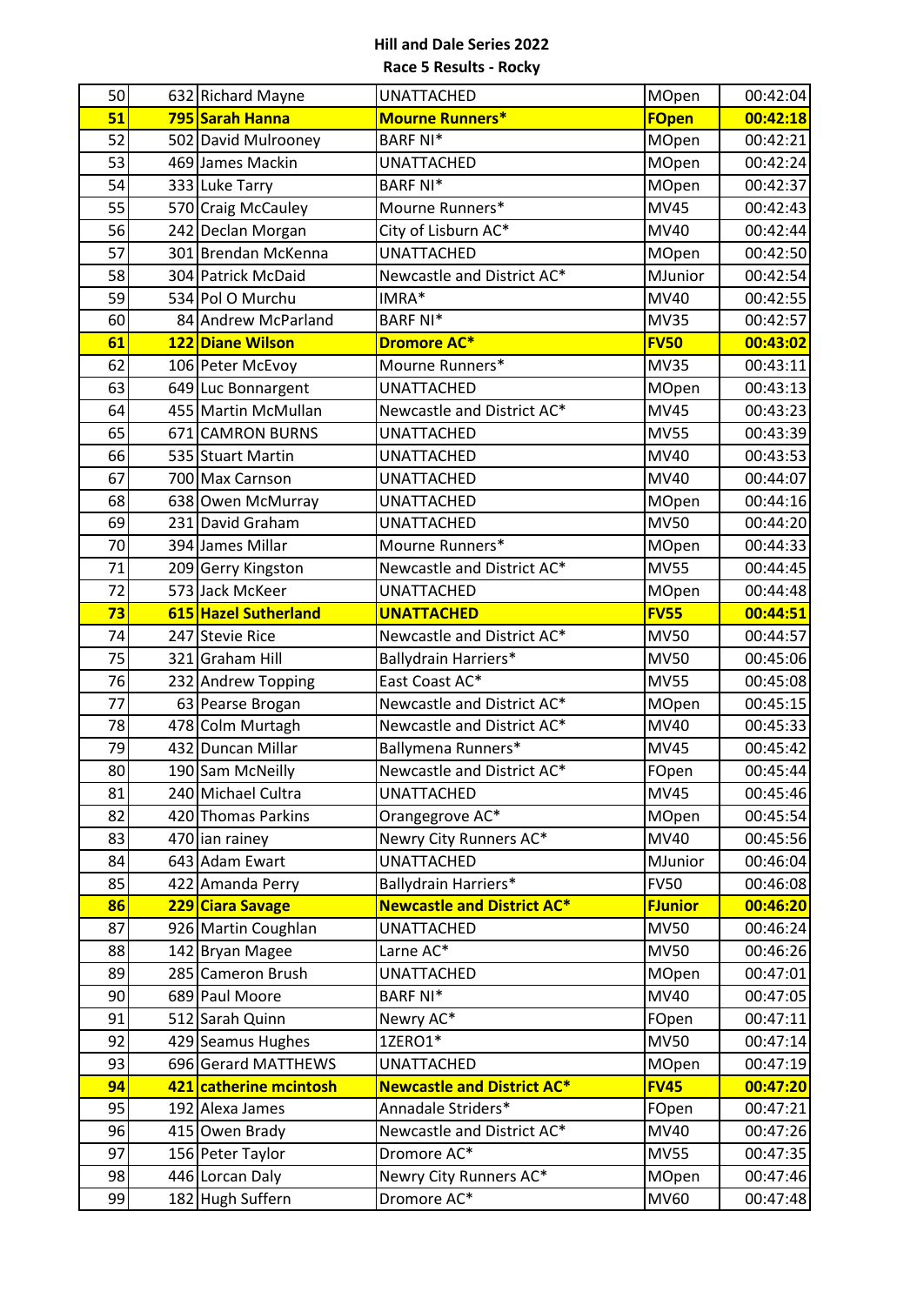| 100        | 389 Patrick Woods                       | Newcastle and District AC*              | MV40                       | 00:47:50             |
|------------|-----------------------------------------|-----------------------------------------|----------------------------|----------------------|
| 101        | 363 Fergus Thompson                     | Springwell Running Club*                | <b>MV50</b>                | 00:48:01             |
| 102        | 308 Ronan McBride                       | Armagh AC*                              | <b>MV40</b>                | 00:48:16             |
| 103        | 335 Aine MCNEILL                        | Dromore AC*                             | <b>FV55</b>                | 00:48:20             |
| 104        | 143 Gail Martin                         | <b>Dromore AC*</b>                      | <b>FV40</b>                | 00:48:30             |
| 105        | 500 Paddy Mallon                        | <b>BARF NI*</b>                         | <b>MV55</b>                | 00:48:50             |
| 106        | 213 Clair Quigley                       | North Down AC*                          | <b>FV40</b>                | 00:49:02             |
| 107        | 400 Paul McCormac                       | NI Mountain Running Association*        | <b>MV55</b>                | 00:49:08             |
| 108        | 132 Holly Mcmurray                      | <b>UNATTACHED</b>                       | FOpen                      | 00:49:15             |
| 109        | 92 Declan McGrellis                     | <b>BARF NI*</b>                         | <b>MV50</b>                | 00:49:29             |
| <b>110</b> | 503 Patricia Shields                    | <b>Murlough AC*</b>                     | <b>FV60</b>                | 00:49:31             |
| 111        | 104 Michael James Welsh                 | Newry AC*                               | <b>MOpen</b>               | 00:49:35             |
| 112        | 794 Neville Ross                        | <b>UNATTACHED</b>                       | <b>MV45</b>                | 00:49:37             |
| 113        | 95 Karen Wilton                         | Jog Lisburn Running Club*               | <b>FV45</b>                | 00:49:38             |
| 114        | 403 Alan Magee                          | Jog Lisburn Running Club*               | <b>MV50</b>                | 00:49:52             |
| 115        | 578 Paddy Erskine                       | East Down AC*                           | MOpen                      | 00:49:59             |
| 116        | 14 Stephen Dunn                         | St Peters*                              | <b>MV45</b>                | 00:50:00             |
| 117        | 202 Wilson McAlister                    | Jog Moira*                              | MV60                       | 00:50:12             |
| 118        | 41 Mark Elliott                         | Ballydrain Harriers*                    | <b>MV50</b>                | 00:50:14             |
| 119        | 630 Ashley Teague                       | <b>UNATTACHED</b>                       | <b>MV45</b>                | 00:50:19             |
| 120        | 21 Aaron Montgomery                     | Newry AC*                               | MV40                       | 00:50:23             |
| 121        | 272 John O'Higgins                      | Newcastle and District AC*              | <b>MV35</b>                | 00:50:41             |
| 122        | 609 stewart magill                      | <b>UNATTACHED</b>                       | <b>MV45</b>                | 00:50:57             |
| 123        | 532 Ernest Hall                         | <b>Newcastle and District AC*</b>       | <b>MV70</b>                | 00:51:00             |
| 124        | 164 Mary Mackin                         | <b>Dromore AC*</b>                      | <b>FV65</b>                | 00:51:05             |
| 125        | 796 Hazel McLaughlin                    | Lagan Valley AC*                        | <b>FV45</b>                | 00:51:07             |
|            |                                         |                                         |                            |                      |
| 126        | 25 Ruth Aiken                           | Ballymena Runners*                      | <b>FV40</b>                | 00:51:16             |
| 127        | 588 Lindsay Gibson                      | <b>UNATTACHED</b>                       | <b>FV35</b>                | 00:51:18             |
| 128        | 529 Heather Hacking                     | <b>UNATTACHED</b>                       | <b>FV35</b>                | 00:51:19             |
| 129        | 698 Nicole Caldwell                     | <b>UNATTACHED</b>                       | FOpen                      | 00:51:21             |
| 130        | 793 Michael Welsh                       | Newry AC*                               | <b>MV55</b>                | 00:51:22             |
| 131        | 197 Trevor Wilson                       | <b>BARF NI*</b>                         | <b>MV60</b>                | 00:51:30             |
| 132        | 627 Michael O'Donoghue                  | Orangegrove AC*                         | <b>MV45</b>                | 00:51:47             |
| 133        | 319 Eamon Mccann                        | Dromore AC*                             | <b>MV45</b>                | 00:51:50             |
| 134        | 184 Declan McCrory                      | Armagh AC*                              | <b>MV55</b>                | 00:52:02             |
| 135        | 611 Shirhaan Hameed                     | Springwell Running Club*                | MV40                       | 00:52:05             |
| 136        | 551 Vicki Truesdale                     | <b>UNATTACHED</b>                       | FOpen                      | 00:52:08             |
| 137        | 504 Charlie McQuillan                   | Jog Moira*                              | MV40                       | 00:52:10             |
| 138        | 61 John Sinton                          | <b>UNATTACHED</b>                       | <b>MV65</b>                | 00:52:22             |
| 139        | 230 Kevin Murney                        | <b>UNATTACHED</b>                       | <b>MV45</b>                | 00:52:41             |
| 140        | 695 Inken Deichmann                     | <b>UNATTACHED</b>                       | FOpen                      | 00:52:45             |
| 141        | 75 Sinead-Marie Mcallister              | Larne AC*                               | FOpen                      | 00:52:59             |
| 142        | 97 Kathleen Monteverde                  | <b>BARF NI*</b>                         | <b>FV55</b>                | 00:53:04             |
| 143        | 214 Laura Lynch                         | Murlough AC*                            | <b>FV35</b>                | 00:53:05             |
| 144        | 411 Conor Farnan                        | <b>UNATTACHED</b>                       | <b>MV50</b>                | 00:53:12             |
| 145        | 458 Michael Neeson                      | Murlough AC*                            | MV40                       | 00:53:28             |
| 146        | 334 Seamus White                        | Newcastle and District AC*              | MV60                       | 00:53:41             |
| 147        | 62 Clarke Campbell                      | <b>BARF NI*</b>                         | <b>MV50</b>                | 00:53:58             |
| 148<br>149 | 271 Debbie Mingout<br>387 Anne Sandford | Ballydrain Harriers*<br>Mourne Runners* | <b>FV45</b><br><b>FV55</b> | 00:54:10<br>00:54:19 |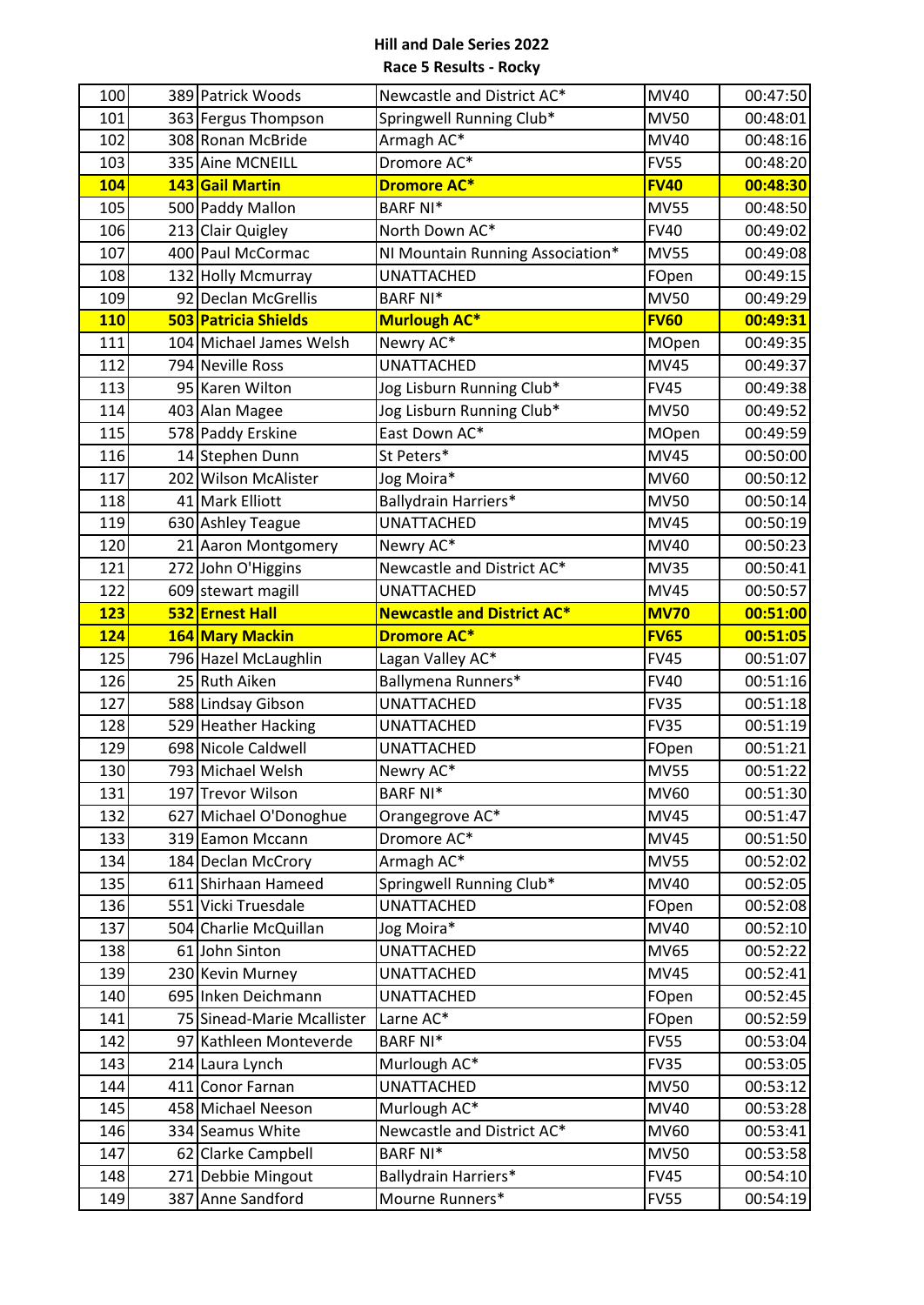| 150        | 152 Declan Fitzpatrick | NIMRA*                     | <b>MV35</b> | 00:54:31 |
|------------|------------------------|----------------------------|-------------|----------|
| 151        | 126 Stephen Stewart    | Ballydrain Harriers*       | <b>MV55</b> | 00:54:40 |
| 152        | 440 Rebecca Sinton     | <b>UNATTACHED</b>          | FOpen       | 00:55:00 |
| 153        | 27 John Crawley        | <b>UNATTACHED</b>          | <b>MV50</b> | 00:55:07 |
| 154        | 191 Michael Morrow     | Dromore AC*                | <b>MV65</b> | 00:55:18 |
| 155        | 336 Matt McKinley      | <b>UNATTACHED</b>          | MOpen       | 00:55:24 |
| 156        | 318 Johnny McKinley    | Dromore AC*                | <b>MV50</b> | 00:55:26 |
| 157        | 114 Stephen Murdock    | Mourne Runners*            | MV60        | 00:55:28 |
| 158        | 302 David Glass        | NIMRA*                     | <b>MV55</b> | 00:55:38 |
| 159        | 379 Paddy McDonald     | East Down AC*              | <b>MV50</b> | 00:56:19 |
| 160        | 549 Janice Reid        | Dromore AC*                | <b>FV55</b> | 00:56:23 |
| 161        | 120 Derek Parkins      | <b>UNATTACHED</b>          | MV60        | 00:56:33 |
| 162        | 98 Andy Bridge         | <b>BARF NI*</b>            | <b>MV55</b> | 00:56:39 |
| 163        | 146 Kathryn Walls      | Willowfield Harriers*      | <b>FV45</b> | 00:56:45 |
| 164        | 310 Jacinta Doyle      | Newcastle and District AC* | <b>FV60</b> | 00:56:50 |
| 165        | 407 Emma Donnelly      | Ballymena Runners*         | <b>FV45</b> | 00:56:53 |
| 166        | 603 Tim Lowry          | Ballymena Runners*         | <b>MV45</b> | 00:56:55 |
| 167        | 527 Anthony Malone     | <b>UNATTACHED</b>          | MV40        | 00:57:26 |
| 168        | 269 Katherine Moore    | Jog Moira*                 | <b>FV45</b> | 00:57:28 |
| 169        | 167 Patrick Butler     | <b>UNATTACHED</b>          | <b>MV45</b> | 00:57:33 |
| 170        | 351 Cathy Black        | <b>UNATTACHED</b>          | <b>FV40</b> | 00:57:45 |
| 171        | 281 Sinead Kelly       | <b>UNATTACHED</b>          | <b>FV40</b> | 00:58:11 |
| 172        | 280 Peter Kelly        | <b>UNATTACHED</b>          | MV40        | 00:58:12 |
| 173        | 258 Ed Smith           | <b>UNATTACHED</b>          | <b>MV70</b> | 00:58:24 |
| 174        | 509 Sean Milligan      | Newcastle and District AC* | <b>MV45</b> | 00:58:31 |
| 175        | 412 John Mcconnell     | Jog Lisburn Running Club*  | <b>MV45</b> | 00:58:34 |
| 176        | 608 Lucia Rooney       | Murlough AC*               | <b>FV45</b> | 00:59:04 |
| 177        | 575 Julie Higgins      | <b>UNATTACHED</b>          | <b>FV45</b> | 00:59:38 |
| 178        | 453 Naomi Montgomery   | Scrabo Striders*           | <b>FV35</b> | 00:59:50 |
| 179        | 107 Jurgita Mccormick  | Dromore AC*                | <b>FV40</b> | 01:00:15 |
| 180        | 368 Sarah Steer        | Orangegrove AC*            | <b>FV35</b> | 01:00:38 |
| 181        | 507 Brian Hamilton     | East Down AC*              | <b>MV70</b> | 01:01:03 |
| 182        | 679 Mary McDaid        | <b>UNATTACHED</b>          | <b>FV45</b> | 01:01:37 |
| 183        | 113 Jonathan Davis     | Jog Lisburn Running Club*  | MOpen       | 01:01:42 |
| 184        | 212 Mada McCrea        | Jog Moira*                 | <b>FV45</b> | 01:02:09 |
| 185        | 459 Patricia Hogg      | Murlough AC*               | <b>FV45</b> | 01:02:23 |
| 186        | 488 Dave Fulcher       | Murlough AC*               | <b>MV60</b> | 01:02:37 |
| <b>187</b> | 155 John Adgey         | <b>North Down AC*</b>      | <b>MV75</b> | 01:02:53 |
| 188        | 474 Scott McNarry      | <b>UNATTACHED</b>          | MOpen       | 01:03:43 |
| 189        | 162 lan Bates          | Dromore AC*                | MV60        | 01:04:05 |
| 190        | 149 Stephen Waterworth | <b>UNATTACHED</b>          | <b>MV45</b> | 01:04:29 |
| 191        | 200 Liam Smyth         | Murlough AC*               | <b>MV50</b> | 01:04:30 |
| 192        | 590 Connell Nugent     | Newcastle and District AC* | <b>MV55</b> | 01:04:56 |
| 193        | 179 Colin Scott        | Dromore AC*                | <b>MV50</b> | 01:05:29 |
| 194        | 207 Sharon Ewart       | <b>UNATTACHED</b>          | <b>FV45</b> | 01:07:02 |
| 195        | 210 Joanne Gillespie   | <b>UNATTACHED</b>          | <b>FV45</b> | 01:07:04 |
| 196        | 501 Julieann Mckeown   | Armagh AC*                 | <b>FV45</b> | 01:07:21 |
| 197        | 687 Julie Collins      | Jog Lisburn Running Club*  | <b>FV45</b> | 01:07:23 |
| 198        | 690 RobyN Hampton      | Jog Lisburn Running Club*  | <b>FV45</b> | 01:07:31 |
| 199        | 108 Peter Turkington   | <b>UNATTACHED</b>          | MV65        | 01:08:08 |